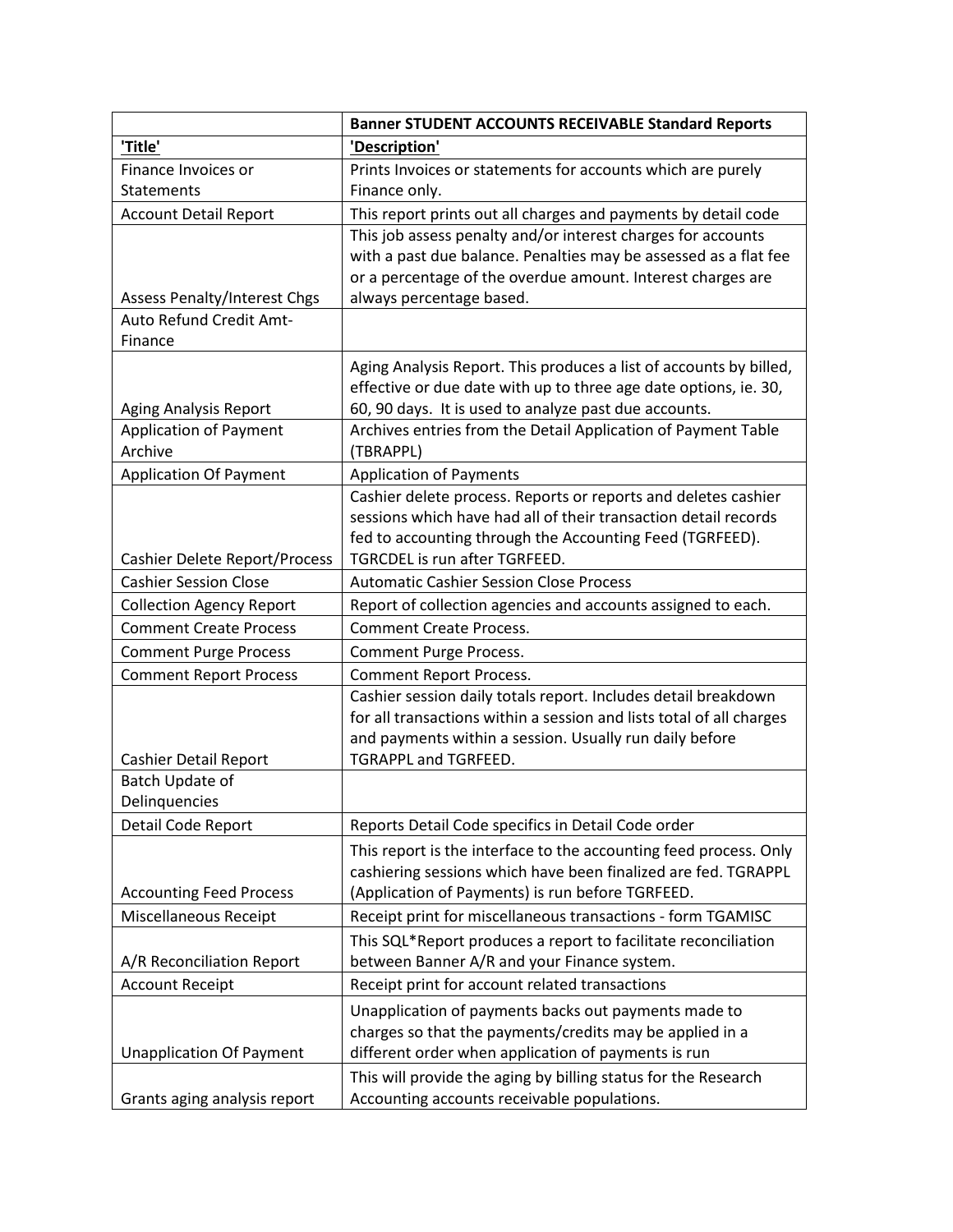| <b>Grants Application of</b>        |                                                                                                                                 |
|-------------------------------------|---------------------------------------------------------------------------------------------------------------------------------|
| Payment                             | Application of Payments process for Grant billing                                                                               |
|                                     | This report will help review the status of the bills which have                                                                 |
| <b>Grants Collections report</b>    | been assigned a collection code. This is a grant billing report.                                                                |
|                                     | This will provide the reconciliation of grant charges, unapplied                                                                |
| Grant reconciliation report         | payments and advance balances to the general ledger.                                                                            |
|                                     | Unapplication of Payments backs out payments made to                                                                            |
|                                     | charges so that the payments/credits may be applied in a                                                                        |
| Unapplication of payments           | different order when application of payments is run.                                                                            |
|                                     | Get the Amount from the TRRACCD table where the balance <>                                                                      |
| <b>Unapplied Payments Listing</b>   | 0.                                                                                                                              |
| 1098 Student Tax Report             | 1098 Student Tax Report                                                                                                         |
|                                     | Prints billing totals based on billing date associated with each                                                                |
|                                     | account detail. Billing dates are updated by TSRCBIL run in<br>statement mode. The report lists a ll charges for a term and the |
| <b>Total Billed Report</b>          | summary lists charge and payment totals.                                                                                        |
|                                     |                                                                                                                                 |
|                                     | Prints bills and calculates credits (statement mode), prints<br>invoices and calculates temporary credits (invoicing mode),     |
|                                     | prints schedule with billing information (schedule mode), or                                                                    |
| <b>Student Billing Statement</b>    | processes credits (applycred mode) based of parameters.                                                                         |
|                                     | This report prints out all charges and payments by detail code,                                                                 |
|                                     | by term to include detail information as well as current account                                                                |
|                                     | balances. The Business Office uses this report to audit and                                                                     |
| <b>Account Detail Report</b>        | control outstanding accounts within a term.                                                                                     |
|                                     | This job assess penalty and/or interest charges for accounts                                                                    |
|                                     | with a past due balance. Penalties may be assessed as a flat fee                                                                |
|                                     | or a percentage of the overdue amount. Interest charges are                                                                     |
| <b>Assess Penalty/Interest Chgs</b> | always percentage based.                                                                                                        |
|                                     | Posts payments received through electronic funds transfer to an                                                                 |
| Lockbox Tape Unload/Process         | account.                                                                                                                        |
|                                     | Prints regular bill statements and calculates credits (statement                                                                |
|                                     | mode), prints regular bill invoices                                                                                             |
| <b>Student Regular Bill</b>         | and calculates temporary credits (invoicing mode), or                                                                           |
| Statement                           | processes credits (applycred mode) based of parameters.                                                                         |
| Auto Refund Credit Amt-             | Automatic Refunding of Credit Balance Accounts (Two Step                                                                        |
| Student                             | Process)                                                                                                                        |
| <b>Contract and Exemption Roll</b>  | <b>Student Contract and Exemption Roll Process</b>                                                                              |
|                                     | Prints schedule bill statement information and calculates credits                                                               |
|                                     | (schedule statement mode), prints schedule bill invoice and                                                                     |
|                                     | calculates temporary credits (schedule invoice mode), or                                                                        |
| <b>Student Sched Bill Statement</b> | processes credits (applycred mode) based of parameters.                                                                         |
| <b>Student Trans Summary</b>        | This report produces a detail of accounts receivable                                                                            |
| Report                              | transactions for students.                                                                                                      |